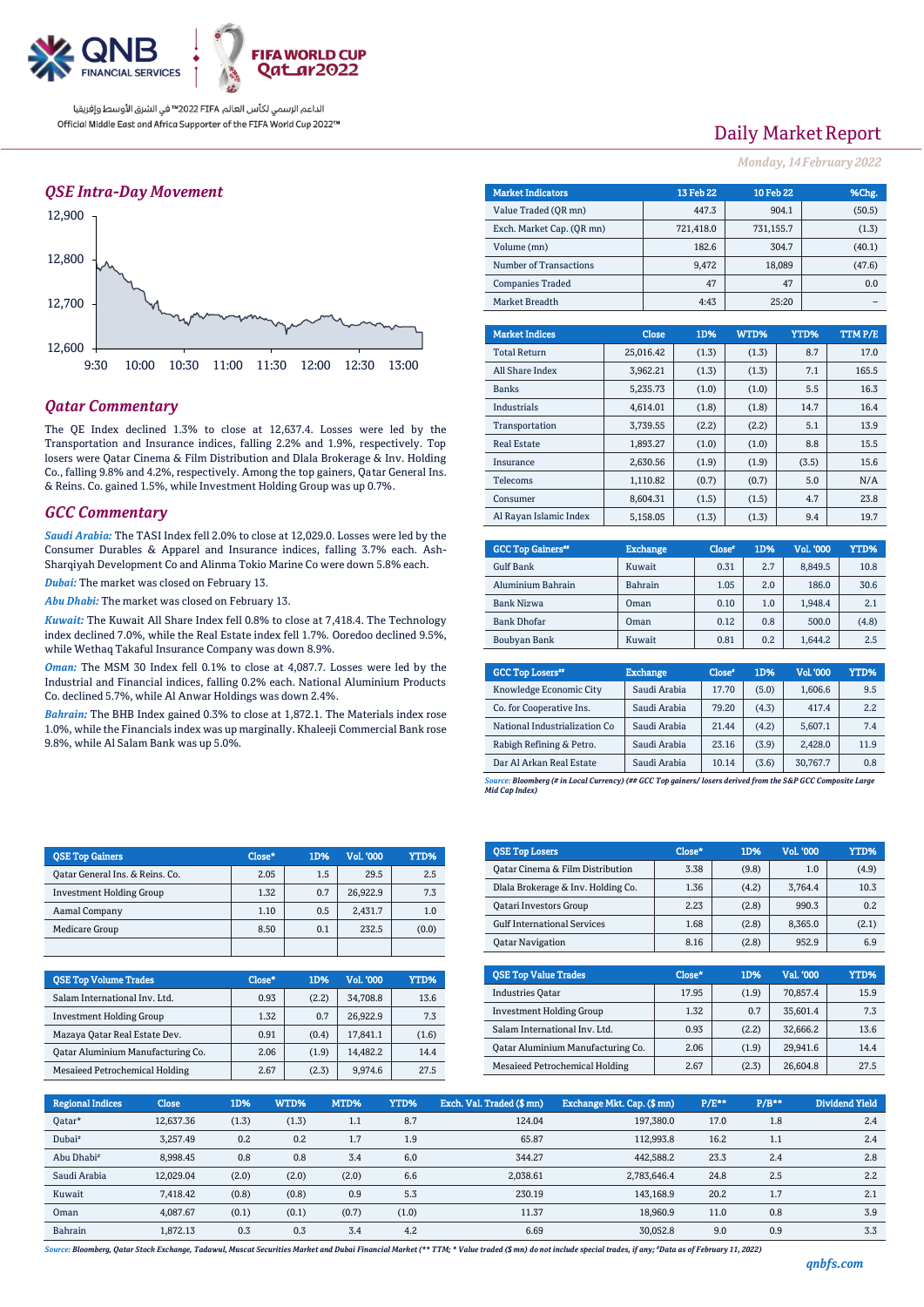

الداعم الرسمي لكأس العالم PIFA™ في الشرق الأوسط وإفريقيا Official Middle East and Africa Supporter of the FIFA World Cup 2022™

# Daily Market Report

### *Monday, 14February 2022*

### *Qatar Market Commentary*

- The QE Index declined 1.3% to close at 12,637.4. The Transportation and Insurance indices led the losses. The index fell on the back of selling pressure from Arab shareholders despite buying support from Qatari, GCC and foreign shareholders.
- Qatar Cinema & Film Distribution and Dlala Brokerage & Inv. Holding Co. were the top losers, falling 9.8% and 4.2%, respectively. Among the top gainers, Qatar General Ins. & Reins. Co. gained 1.5%, while Investment Holding Group was up 0.7%.
- Volume of shares traded on Sunday fell by 40.1% to 182.6mn from 304.7mn on Thursday. However, as compared to the 30-day moving average of 172.1mn, volume for the day was 6.1% higher. Salam International Inv. Ltd. and Investment Holding Group were the most active stocks, contributing 19.0% and 14.7% to the total volume, respectively.

| <b>Overall Activity</b>        | Buy %*   | Sell %* | Net (OR)         |
|--------------------------------|----------|---------|------------------|
| Qatari Individuals             | 50.70%   | 51.79%  | (4,888,416.0)    |
| <b>Oatari Institutions</b>     | 23.21%   | 16.88%  | 28,777,990.8     |
| Oatari                         | 74.01%   | 68.67%  | 23.889.574.8     |
| <b>GCC</b> Individuals         | 0.89%    | 1.24%   | (1,549,378.8)    |
| <b>GCC</b> Institutions        | 3.65%    | 1.87%   | 7,981,967.9      |
| GCC                            | 4.54%    | 3.10%   | 6,432,589.1      |
| Arab Individuals               | 11.96%   | 18.74%  | (30, 356, 085.4) |
| <b>Arab Institutions</b>       | $0.00\%$ | 0.00%   |                  |
| Arab                           | 11.96%   | 18.74%  | (30.356.085.4)   |
| Foreigners Individuals         | 3.34%    | 4.78%   | (6,481,699.0)    |
| <b>Foreigners Institutions</b> | 6.16%    | 4.70%   | 6,515,620.6      |
| <b>Foreigners</b>              | 9.49%    | 9.48%   | 33,921.6         |

*Source: Qatar Stock Exchange (\*as a % of traded value)*

## *Earnings Releases and Earnings Calendar*

#### Earnings Releases

| Company                      | <b>Market</b> | Currency,  | Revenue (mn)<br>402021 | % Change<br>YoY | <b>Operating Profit</b><br>$(mn)$ 402021 | % Change<br>YoY | <b>Net Profit</b><br>$(mn)$ 402021 | % Change YoY             |
|------------------------------|---------------|------------|------------------------|-----------------|------------------------------------------|-----------------|------------------------------------|--------------------------|
| Tanmiah Food Co.             | Saudi Arabia  | <b>SR</b>  | 414.5                  | 24.9%           | (1.1)                                    | N/A             | (12.4)                             | N/A                      |
| Fujairah Cement Industries*  | Abu Dhabi     | <b>AED</b> | 420.0                  | $-24.7%$        | 9.3                                      | $-70.3%$        | (102.7)                            | N/A                      |
| Oman Telecommunications Co.* | Oman          | <b>OMR</b> | 2,408.3                | $-4.1%$         | $\sim$                                   | $\sim$          | 233.6                              | $\overline{\phantom{a}}$ |
| Delmon Poultry Company*      | Bahrain       | <b>BHD</b> | 15.5                   | 5.0%            | 0.2                                      | $-77.4%$        | 0.3                                | $-70.7%$                 |

*Source: Company data, DFM, ADX, MSM, TASI, BHB. (\*Financial for FY2021)*

#### Earnings Calendar

| <b>Tickers</b> | <b>Company Name</b>                          | Date of reporting 4Q2021 results | No. of days remaining | <b>Status</b> |
|----------------|----------------------------------------------|----------------------------------|-----------------------|---------------|
| <b>ORDS</b>    | Ooredoo                                      | 14-Feb-22                        | $\mathbf 0$           | Due           |
| <b>BRES</b>    | Barwa Real Estate Company                    | 15-Feb-22                        |                       | Due           |
| <b>GISS</b>    | <b>Gulf International Services</b>           | 17-Feb-22                        | 3                     | Due           |
| <b>SIIS</b>    | Salam International Investment Limited       | 20-Feb-22                        | 6                     | Due           |
| DOHI           | Doha Insurance Group                         | 20-Feb-22                        | 6                     | Due           |
| <b>MCGS</b>    | Medicare Group                               | 21-Feb-22                        | 7                     | Due           |
| MPHC           | Mesaieed Petrochemical Holding Company       | 21-Feb-22                        | 7                     | Due           |
| <b>MERS</b>    | Al Meera Consumer Goods Company              | 22-Feb-22                        | 8                     | Due           |
| <b>WDAM</b>    | <b>Widam Food Company</b>                    | 23-Feb-22                        | 9                     | Due           |
| <b>DBIS</b>    | Dlala Brokerage & Investment Holding Company | 23-Feb-22                        | 9                     | Due           |
| QATI           | <b>Qatar Insurance Company</b>               | 27-Feb-22                        | 13                    | Due           |
| AKHI           | Al Khaleej Takaful Insurance Company         | 28-Feb-22                        | 14                    | Due           |
| QOIS           | Qatar Oman Investment Company                | 3-Mar-22                         | 17                    | Due           |
| QFBQ           | Oatar First Bank                             | 23-Mar-22                        | 37                    | Due           |

*Source: QSE*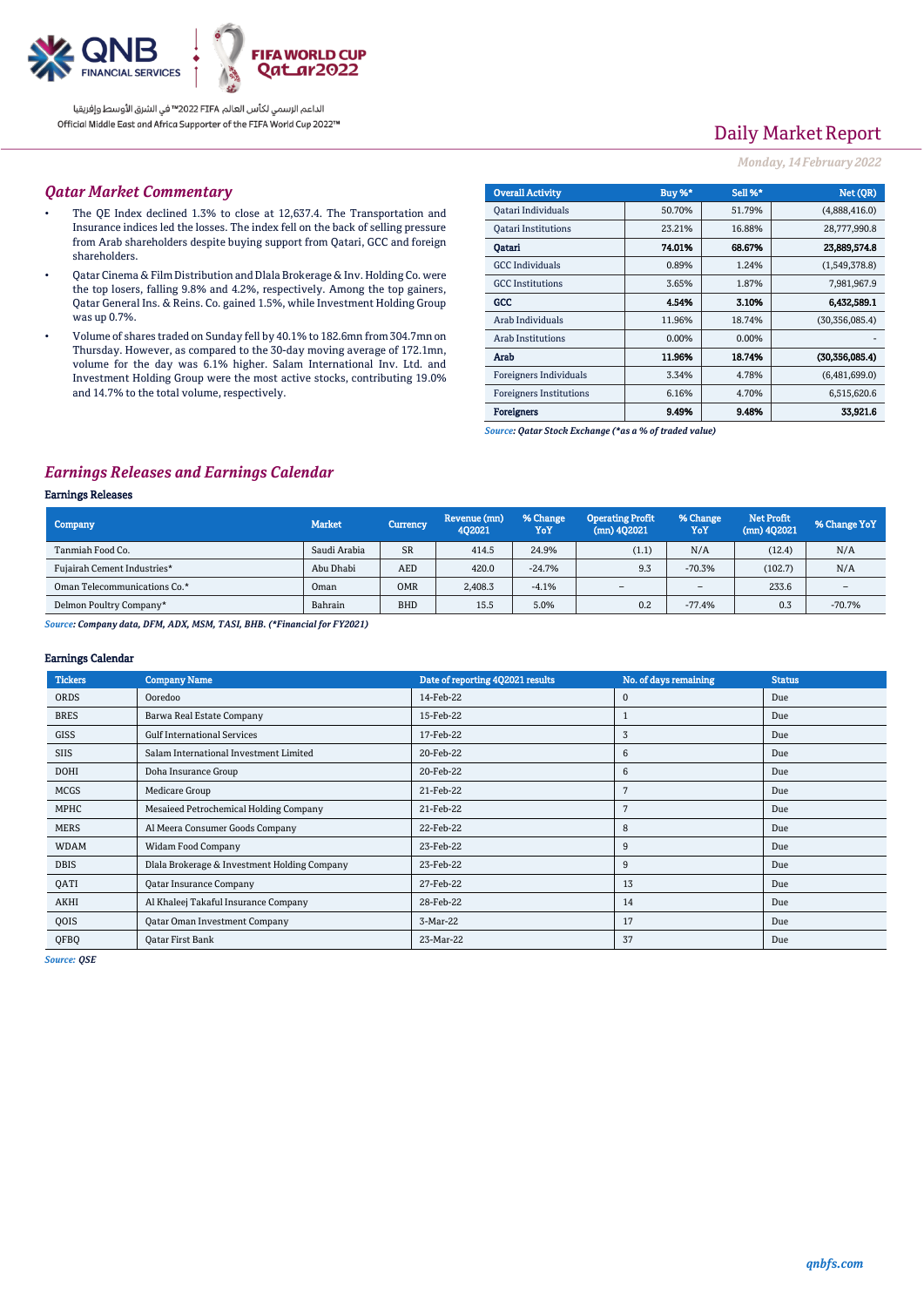

الداعم الرسمى لكأس العالم PIFA™ في الشرق الأوسط وإفريقيا Official Middle East and Africa Supporter of the FIFA World Cup 2022™

## *Qatar*

- QEWS posts 136.5% YoY increase but 25.4% QoQ decline in net profit in 4Q2021, below our estimate – Qatar Electricity & Water Company's (QEWS) net profit rose 136.5% YoY (but declined 25.4% on QoQ basis) to QR291.9mn in 4Q2021, below our estimate of QR311.2mn (variation of - 6.2%). The company's revenue came in at ~QR635mn in 4Q2021, which was almost flat on YoY basis (-0.7% QoQ). EPS amounted to QR1.33 in FY2021 as compared to QR1.05 in FY2020. QEWS recorded revenue of QR 2,475mn in FY2021 (decrease of 4% compared to FY2020) and net profit of QAR 1,468mn compared to a net profit of QAR 1,158mn for the same period in 2020. During the year, QEWS' market share in Qatar in the supply of electricity was 61% and desalinated water was 70%; successful continuation to focus on the renewable energy domain in 2021 through Siraj Energy, and aiming to expand into international markets through its subsidiary Nebras Power. QEWS remains to be in an excellent financial position with a strong credit rating of 'A1' with stable outlook from Moody's. The BOD has recommended a dividend per share of QAR 0.80 to be approved at the Annual Shareholders General Assembly on 14 March 2022. Total dividend payment will be QR880mn, which is 60% of the net profit of the company. Operating profits amounted to QR1,036mn compared to QAR 782mn during the same period in 2020. Cash flows from operations remain strong when compared to the same period in the previous year. QEWS recorded operational cash flows of QAR 1,235mn compared to operational cash flows of QAR 1,169mn during the same period in the previous year. (QSE)
- QNB Group's General Assembly approves distribution of 55% cash dividend – QNB Group, the largest financial institution in the Middle East and Africa, held its Ordinary and Extraordinary General Assembly Meetings yesterday, in which the Group's Board of Directors discussed key achievements in 2021 and the business plan for 2022.The General Assembly approved the Group's audited financial statements for the year ended 31 December 2021 and a recommendation by the Board of Directors to distribute a cash dividend of 55 percent of the nominal share value (representing QR0.55 per share). The General Assembly also approved the appointment of KPMG as External Auditors for the year 2022. Addressing the meeting, Chairman of QNB Group's Board of Directors H E Ali Ahmed Al Kuwari, presented an overview of the Group's activities and financial results of the year ended 31 December 2021, and shared the action plan for 2022. (Peninsula Qatar)
- Ezdan Real Estate unveils plan to develop 17 villages in 2022 In the course of its strategy to continuously improve and develop its services, Ezdan Real Estate Company, the major real estate developer, unveiled an integrated multi-tiered plan for the comprehensive development of about 17 villages and compounds to take place in 2022, including residential villages in Al Wakra and Al Wukair and residential buildings in Doha, entailing construction works. The revamp works will include flooring replacement, wall paints, full-range maintenance operations for buildings, as well as replacing most furniture, electrical appliances and air conditioners. Commenting on such running works, Hani Dabash, the Deputy Group CEO of Ezdan Holding Group, said: "In fact, we have developed an integrated plan whose main objective is to enhance the satisfaction of our customers. The planned operations will cover structures, furniture, electrical appliances, air conditioners, etc., and therefore we have brought forth the plan, which is implemented in successive stages, and will be carried out in 17 residential villages during the current year. We expect to reap the first successful results of the development process as soon as we announce the completion of works in our properties." (Peninsula Qatar)
- First two phases of Hamad Port Container Terminal 2 made fully operational – QTerminals has started full-scale operations of the first and second phases of Hamad Port Container Terminal 2 (CT2).The initial operation was launched in December 2020 by Prime Minister and Minister of Interior HE Sheikh Khalid bin Khalifa bin Abdulaziz Al Thani. The development of CT2, which was completed within budget and within the timetable set out, despite the difficulties posed by the COVID-19 pandemic, is one of the major development stages of the Phase 2 of Hamad Port. (Peninsula Qatar)

# Daily Market Report

*Monday, 14February 2022*

- Qatar Oman Investment Company to disclose its annual financial results on March 03 – Qatar Oman Investment Company announced to disclose its financial statement for the period ending 31 December 2021 on 03/03/2022. (QSE)
- Qatar's tech startup investments up 254% to QR78.1mn in 2021 Qatar's tech startups are witnessing a significant growth in the value of investments raised amid growing investor confidence in the country's startup ecosystem. Tech startup investments here grew by 254 percent from QR22mn (across 24 deals) in 2020 to QR78.1mn (across 19 deals) in 2021, according to the latest KPMG report on 'Tech Startup Investments Round Up' for Mena region. The report added that tech startups in Qatar raised about 255 percent of their total capital between 2020 and 2021. Top five tech startup deals in the country last year include delivery services company Snoonu, which has raised \$5mn (QR18.2mn) Series A funding by investors led by its strategic partner Qatar Development Bank (QDB), with the participation of multiple investors. Food and beverages firm Else Labs followed, with a \$3m (QR10.9m) Series A funding raised by an undisclosed investor/investors. (Peninsula Qatar)
- Commercial Bank launches new exclusive Premium Lounges Commercial Bank, once again leads the way in redefining the banking experience for premium customers, with the launch of its exclusive CB Premium Lounge, which recently opened on D-Ring Road. It offers an extremely personalized and luxurious level of service for Private Banking and Sadara clients, where they can access a full range of banking services and advisory solutions in the privacy and comfort of a private suite. It is co-located with a large share trading lounge from the Bank's brokerage service Commercial Bank Financial Services. (Peninsula Qatar)

#### *International*

- Fed rush to catch up on inflation raises recession risks in US The Federal Reserve faces a growing risk of making a policy mistake, tipping the economy into a recession, as it confronts decades-high inflation that's proving more persistent and broad-based than policy makers expected. After holding interest rates near zero since the start of the pandemic, Fed Chair Jerome Powell and his colleagues are poised to embark on a credittightening campaign next month, with some economists forecasting an outsized half percentage-point increase to start the cycle. The danger is that, with price gains far above its 2% target, the Fed will be pressured into overdoing it - pushing the economy into a downturn by rapidly raising borrowing costs for consumers and companies, and cratering financial markets that have grown used to its ultra-expansionary monetary policy. At the same time, fiscal policy also will be acting as a damper on growth. As prices for everything from gasoline to rent have surged, support has waned for President Joe Biden's push to reshape the economy by strengthening social investments, with his poll numbers sliding. Economists from both sides of the political spectrum see rising risks of a recession. Former Fed Governor Lawrence Lindsey, who served in the White House under Republican President George W Bush, puts the odds of a downturn by the end of next year at above 50% - triggered by a meltdown on Wall Street. "When you're wrong in one direction and you're painfully wrong, you're going to have to end up with too much heavy lifting to go in the other direction," Lindsey, who now heads his own consulting firm, said of what he sees as the Fed's delay in recognizing and responding to the budding inflation problem. (Gulf-Times.com)
- *qnbfs.com* BoE to raise rates again in March, inflation to peak soon after – The Bank of England will raise interest rates faster than previously thought to tame surging inflation, according to economists polled by Reuters who significantly upgraded their forecasts for consumer price rises. A near 30 year high inflation rate in December pressured Britain's central bank to raise rates for a second meeting in a row earlier this month, taking Bank Rate to 0.50%. But nearly half of the Monetary Policy Committee (MPC) members voted for a hike to 0.75%, making further tightening next month more likely. Nearly two-thirds of respondents in the Feb. 7-11 poll, or 25 of 40, expected a 25 basis points increase in Bank Rate to 0.75% at the conclusion of the next MPC meeting on March 17. That would mark the first time the Bank has raised rates at three meetings in a row since 1997. A slim majority, 21 of 41, forecast a further increase to 1.00% next quarter. That is well behind financial markets, which are pricing in the bank to make a cumulative 75 basis points of increases at its March and May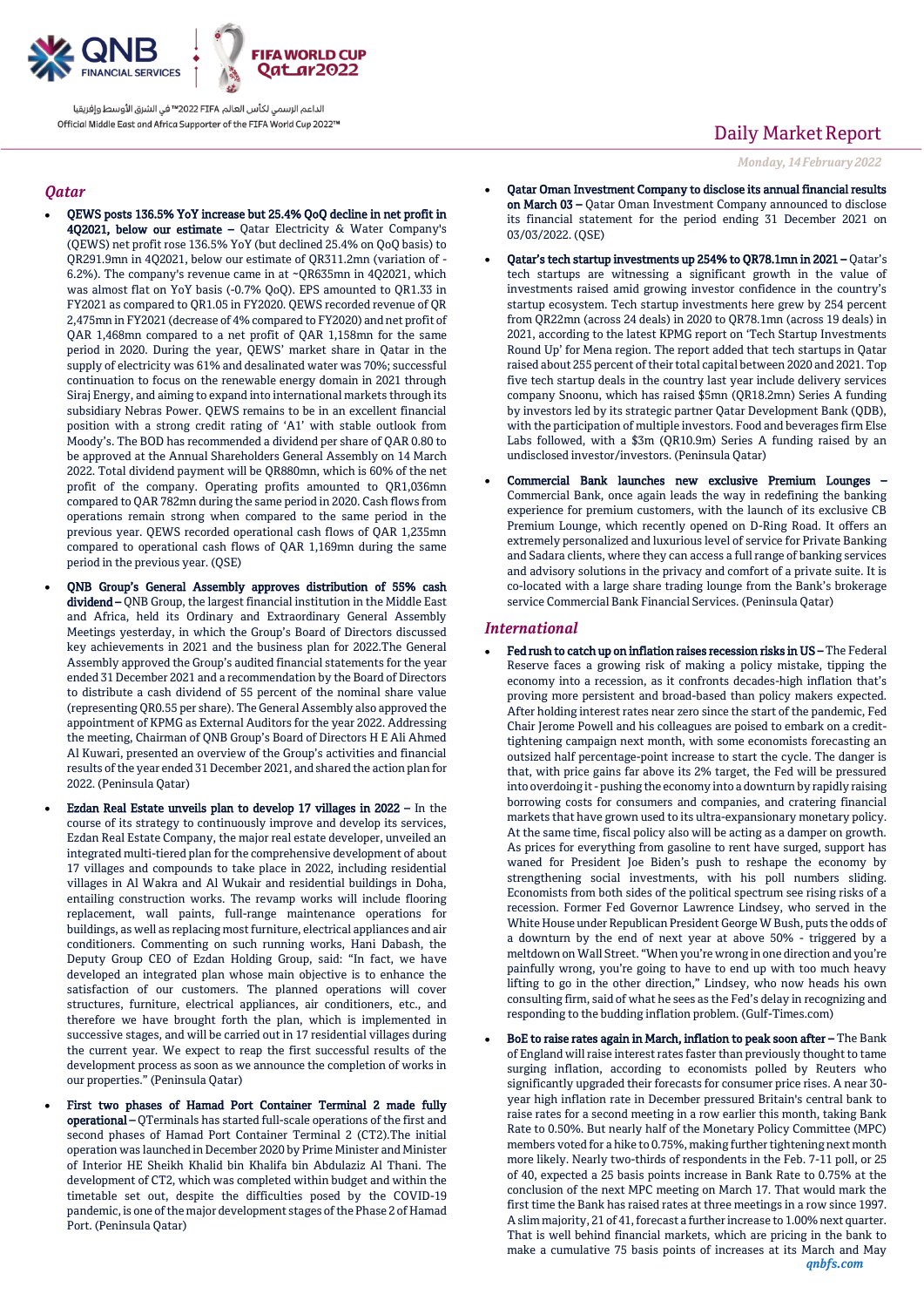

الداعم الرسمي لكأس العالم PIFA≤™ في الشرق الأوسط وإفريقيا Official Middle East and Africa Supporter of the FIFA World Cup 2022™

meetings. In a poll taken last month, only one further increase was expected this year - in the third quarter - showing how quickly rate expectations are changing. "A combination of higher inflation, a resilient labour market, and better-than-expected Omicron data warrants a continuation of the hiking cycle that began in December," said Michal Stelmach, senior economist at KPMG. (Reuters)

 UK employers plan biggest pay rises in nearly 10 years – British employers expect to raise staff pay by the most in at least nine years but the 3% wage deals for workers would still be below fast-rising inflation, according to a survey published on Monday. With the Bank of England fearing a wageprice spiral from Britain's tight labour market, the Chartered Institute of Personnel and Development (CIPD) suggested companies were not breaking the bank to counter their recruitment problems. Planned median annual pay settlements in 2022, including private and public employers, rose to 3.0% from 2.0% three months earlier, its highest since the CIPD started using its current methodology in the winter of 2012/13. The BoE is monitoring the labour market as it considers how much more interest rates need to rise from their all-time, coronavirus-emergency low. The central bank raised borrowing costs in December and earlier this month, as it forecast that consumer price inflation would peak at about 7.25% in April and average 5.75% over 2022. It forecast earnings for workers would go up by 3.75% this year, leaving households facing their biggest postinflation income squeeze in 30 years. The BoE was also influenced by its own survey of employers which showed businesses planned pay settlements of close to 5% in 2022 - a much bigger average pay rise than other surveys have shown to date. (Reuters)

### *Regional*

- Expectations of sustainable growth for the Gulf real estate sector in 2022 – The Kuwait Financial Center indicated in its series of reports on the "Real Estate Sector Outlook for 2022" in Saudi Arabia, Kuwait and the UAE that the sector will continue to recover after the Corona pandemic and achieve sustainable growth in 2022. Markaz reports, whose copy was received by Mubasher on Sunday, contained a thorough analysis of the performance of the real estate sector in the Middle East and North Africa during the second half of 2021, and included a breakdown of the main reforms and the most important events and developments affecting the new and emerging trends in the sector. The reports were prepared based on the "total real estate index" of Markaz"It aims to assist investors in evaluating the real estate sector in the Gulf Cooperation Council countries; Based on a set of different economic factors such as oil and nonoil GDP growth, the level of inflation, job creation, population growth, and other factors. The reports revealed that the real estate sector in the Gulf Cooperation Council countries is expected to witness stability and then a remarkable improvement in 2022; Due to various factors, most notably the rise in oil prices, expectations of a rise in general economic growth, and supportive government measures. (Bloomberg)
- RJHI posts 39.2% YoY rise in net profit to SR14,746mn in FY2021 Al Rajhi Bank (RJHI) recorded net profit of SR14,746mn in FY2021, an increase of 39.2% YoY. Total operating profit rose 24.1% YoY to SR25,716mn in FY2021. Total income for special commissions/investments rose 23.4% YoY to SR21,442mn in FY2021. Total assets stood at SR623.7bn at the end of December 31, 2021 as compared to SR468.8bn at the end of December 31, 2020. Loans and advances stood at SR452.8bn (+43.4% YoY), while Clients' deposits stood at SR512.1bn (+33.8% YoY) at the end of December 31, 2021. EPS came in at SR5.9 in FY2021 as compared to SR4.24 in FY2020. (Tadawul)
- Saudi Arabia transfers Aramco shares worth \$80bn to state fund Saudi Arabia's Crown Prince Mohammed bin Salman has transferred 4% of Saudi Aramco shares worth \$80bn to the kingdom's sovereign wealth fund, the government said on Sunday. The shares will bolster the Public Investment Fund's (PIF) strong financial position and high credit ratings in the medium term, the crown prince said in a statement. The fund is the prince's vehicle of choice to transform the Saudi economy and diversify away from oil revenues. The state remains the largest shareholder in Saudi Aramco after the transfer process, as it retains more than 94% of the company's shares, the statement said. The transfer of existing shares would help to boost PIF's assets under management, which are targeted

## Daily Market Report

*Monday, 14February 2022*

to grow to about SR4tn (\$1.07tn) by the end of 2025, it added. Saudi Aramco said in a statement the transfer was a private transaction between the government and the state fund. "The company is not a party to the transfer and did not enter into any agreements or pay or receive any proceeds from that transfer," it said. (Reuters)

- Arabian Drilling Company successfully execute its first capital market transactions – Arabian Drilling Company, a major drilling company in Saudi Arabia, has successfully raised SR2.0bn (c. USD533mn) from the local debt capital market. The transaction attracted massive demand from various investors group. Final order booked reached more than SR5.5bn which allowed the company to increase the issuance size from original plan of less than SR1.6bn to SR2.0bn. The demand also allowed the Sukuk pricing to land @ Sibor+1.60% which was the low end of price guidance for 5 years tenor. HSBC Saudi Arabia acted as Lead Coordinator of the transaction and the company appointed HSBC Saudi and Fransi Capital as the joint lead managers for the issuance. Riyad Capital was appointed as the Sukuk holders agent and payment administrator. (Zawya)
- Stadium capacity increased to 100% for football matches in UAE The UAE Football Association (UAEFA) has made, in coordination with the National Emergency Crisis and Disaster Management Authority and the UAE Pro League, an update to the stadium entry protocol, whereby, spectators of all football matches will be allowed at 100% capacity. Entry will only be allowed to those aged 12 and above, whose Alhosn app shows green status, proving that they have received a UAE-approved COVID-19 vaccine, in addition to a negative result of a COVID-19 PCR test taken less than 96 hours from the matchday. (Zawya)
- Kuwait's Boubyan Bank gets approval for 12% capital increase Kuwaiti Boubyan Bank has got the capital market authority's approval for a capital increase of 12%, Kuwait's state news agency said on Sunday. (Reuters)
- Al Salam Bank posts 133.7% YoY rise in net profit to BHD21.4mn in FY2021 – Al Salam Bank recorded net profit of BHD21.4mn in FY2021, an increase of 133.7% YoY. Net operating income rose 11.9% YoY to BHD64.2mn in FY2021. Total assets stood at BHD2.7bn at the end of December 31, 2021 as compared to BHD2.3bn at the end of December 31, 2020. Financing assets stood at BHD0.8bn (-0.9% YoY), while Customers' current accounts stood at BHD0.5bn (+32.6% YoY) at the end of December 31, 2021. EPS came in at BHD9.1 in FY2021 as compared to BHD3.9 in FY2020. (Bahrain Bourse)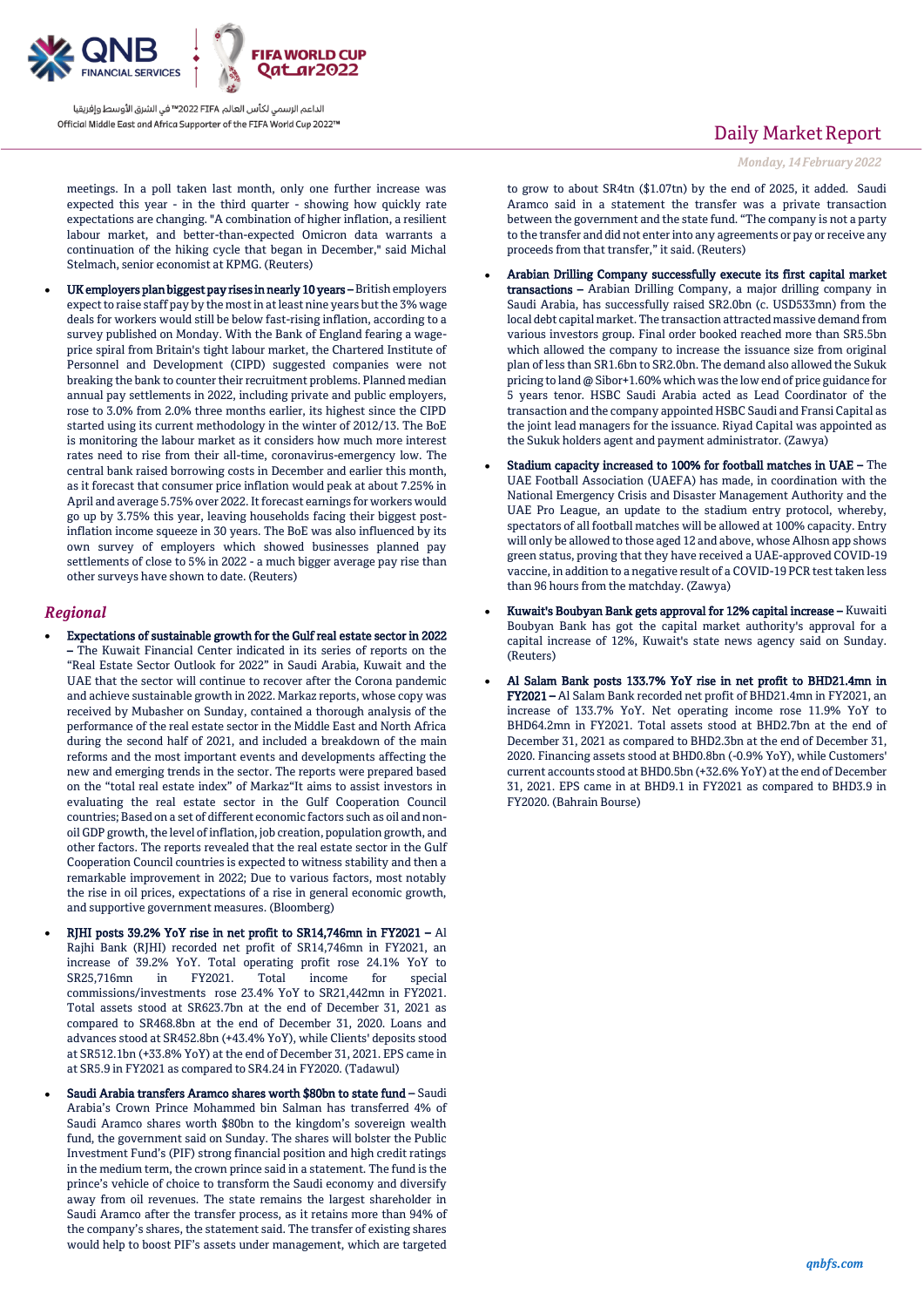

الداعم الرسمي لكأس العالم PIFA™ في الشرق الأوسط وإفريقيا Official Middle East and Africa Supporter of the FIFA World Cup 2022™

# Daily Market Report

*Monday, 14February 2022*

## *Rebased Performance*



*Daily Index Performance*



*Source: Bloomberg*

| <b>Asset/Currency Performance</b>    | Close ( \$) | 1D%   | WTD%   | YTD%  |  |  |
|--------------------------------------|-------------|-------|--------|-------|--|--|
| Gold/Ounce                           | 1,858.76    | 1.7   | 2.8    | 1.6   |  |  |
| Silver/Ounce                         | 23.59       | 1.7   | 4.7    | 1.2   |  |  |
| Crude Oil (Brent)/Barrel (FM Future) | 94.44       | 3.3   | 1.3    | 21.4  |  |  |
| Crude Oil (WTI)/Barrel (FM Future)   | 93.10       | 3.6   | 0.9    | 23.8  |  |  |
| Natural Gas (Henry Hub)/MMBtu        | 3.92        | 0.5   | (26.6) | 7.1   |  |  |
| LPG Propane (Arab Gulf)/Ton          | 126.50      | 2.0   | (1.4)  | 12.7  |  |  |
| LPG Butane (Arab Gulf)/Ton           | 155.25      | 2.3   | 1.6    | 11.5  |  |  |
| Euro                                 | 1.14        | (0.7) | (0.9)  | (0.2) |  |  |
| Yen                                  | 115.42      | (0.5) | 0.1    | 0.3   |  |  |
| GBP                                  | 1.36        | 0.1   | 0.2    | 0.2   |  |  |
| CHF                                  | 1.08        | (0.1) | (0.1)  | (1.5) |  |  |
| AUD                                  | 0.71        | (0.4) | 0.9    | (1.7) |  |  |
| <b>USD Index</b>                     | 96.08       | 0.6   | 0.6    | 0.4   |  |  |
| <b>RUB</b>                           | 77.18       | 2.9   | 1.8    | 3.3   |  |  |
| <b>BRL</b>                           | 0.19        | (0.1) | 1.4    | 6.1   |  |  |
| Source: Bloomberg                    |             |       |        |       |  |  |

*Source: Bloomberg*

| <b>Global Indices Performance</b> | Close      | 1D%*  | WTD%* | YTD%*  |
|-----------------------------------|------------|-------|-------|--------|
| <b>MSCI</b> World Index           | 3,039.18   | (1.6) | (0.7) | (6.0)  |
| DJ Industrial                     | 34,738.06  | (1.4) | (1.0) | (4.4)  |
| <b>S&amp;P 500</b>                | 4,418.64   | (1.9) | (1.8) | (7.3)  |
| NASDAQ 100                        | 13,791.15  | (2.8) | (2.2) | (11.8) |
| STOXX 600                         | 469.57     | (1.2) | 1.1   | (3.6)  |
| <b>DAX</b>                        | 15,425.12  | (1.0) | 1.6   | (2.2)  |
| <b>FTSE 100</b>                   | 7,661.02   | (0.2) | 2.4   | 4.2    |
| <b>CAC 40</b>                     | 7,011.60   | (1.9) | 0.4   | (1.9)  |
| Nikkei                            | 27,696.08  | 0.0   | 0.3   | (4.5)  |
| <b>MSCI EM</b>                    | 1,240.51   | (0.8) | 1.6   | 0.7    |
| <b>SHANGHAI SE Composite</b>      | 3,462.95   | (0.7) | 3.1   | (4.8)  |
| <b>HANG SENG</b>                  | 24,906.66  | (0.1) | 1.2   | 6.4    |
| <b>BSE SENSEX</b>                 | 58,152.92  | (1.6) | (1.8) | (1.3)  |
| Bovespa                           | 113,572.40 | 0.9   | 3.8   | 16.0   |
| <b>RTS</b>                        | 1,470.10   | (5.0) | 2.4   | (7.9)  |

*Source: Bloomberg (\*\$ adjusted returns)*